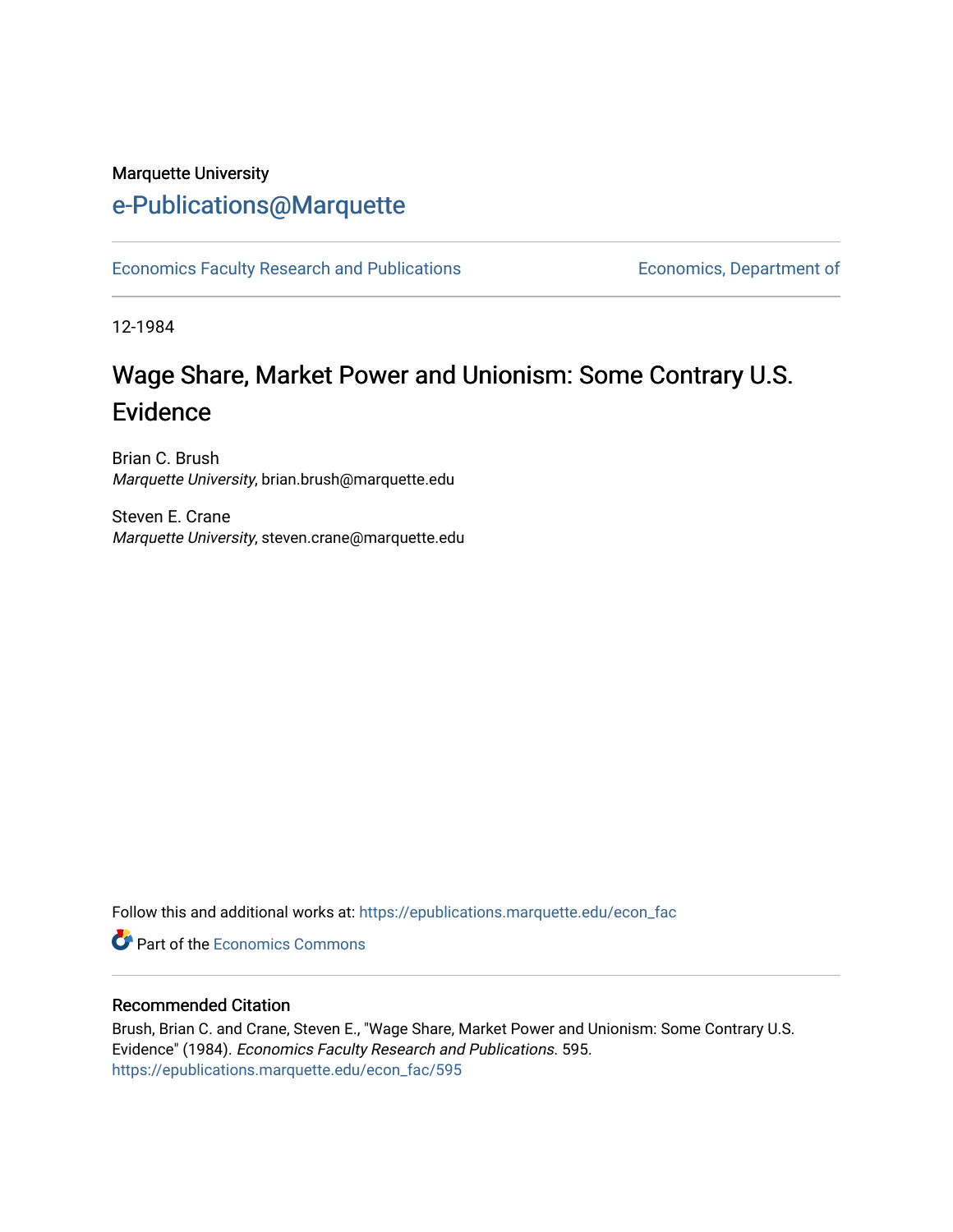#### **Marquette University**

# **e-Publications@Marquette**

## *Department of Economics Research and Publications/College of Business Administration*

*This paper is NOT THE PUBLISHED VERSION;* **but the author's final, peer-reviewed manuscript.** The published version may be accessed by following the link in the citation below.

*The Manchester School*, Vol. 52, No. 4 (1984) : 417-424. [DOI.](https://onlinelibrary.wiley.com/doi/abs/10.1111/j.1467-9957.1984.tb00794.x) This article is © Wiley and permission has been granted for this version to appear in [e-Publications@Marquette.](http://epublications.marquette.edu/) Wiley does not grant permission for this article to be further copied/distributed or hosted elsewhere without the express permission from Wiley.

# Wage Share, Market Power and Unionism: Some Contrary U.S. Evidence

Brian C. Brush *Department of Economics, Marquette University, Milwaukee, WI* Steven E. Crane *Department of Economics, Marquette University, Milwaukee, WI*

#### Abstract

In a recent article, Cowling and Molho (1982) presented empirical evidence on the relationships among the wage share, market power, and unionism in the U.K. Using multiple regression analysis on cross-sectional 1968 data for 118 industries,<sup>1</sup> they found strong, negative relationships between the share of production worker wages in value added and two measures of monopoly power in the product market, namely, concentration and advertising intensity. However, utilizing several alternative measures of union power, they found only limited support for the hypothesis that union power is positively associated with this wage share. Cowling and Molho (hereafter, GM) also examined the relationships between the share of non-production worker salaries in value added and these same market power variables. They found a significant, positive relationship between the salary share and concentration and no relationship between the salary share and advertising intensity. Their one puzzling result was that union power appeared to be more closely related to the salary share of nonproduction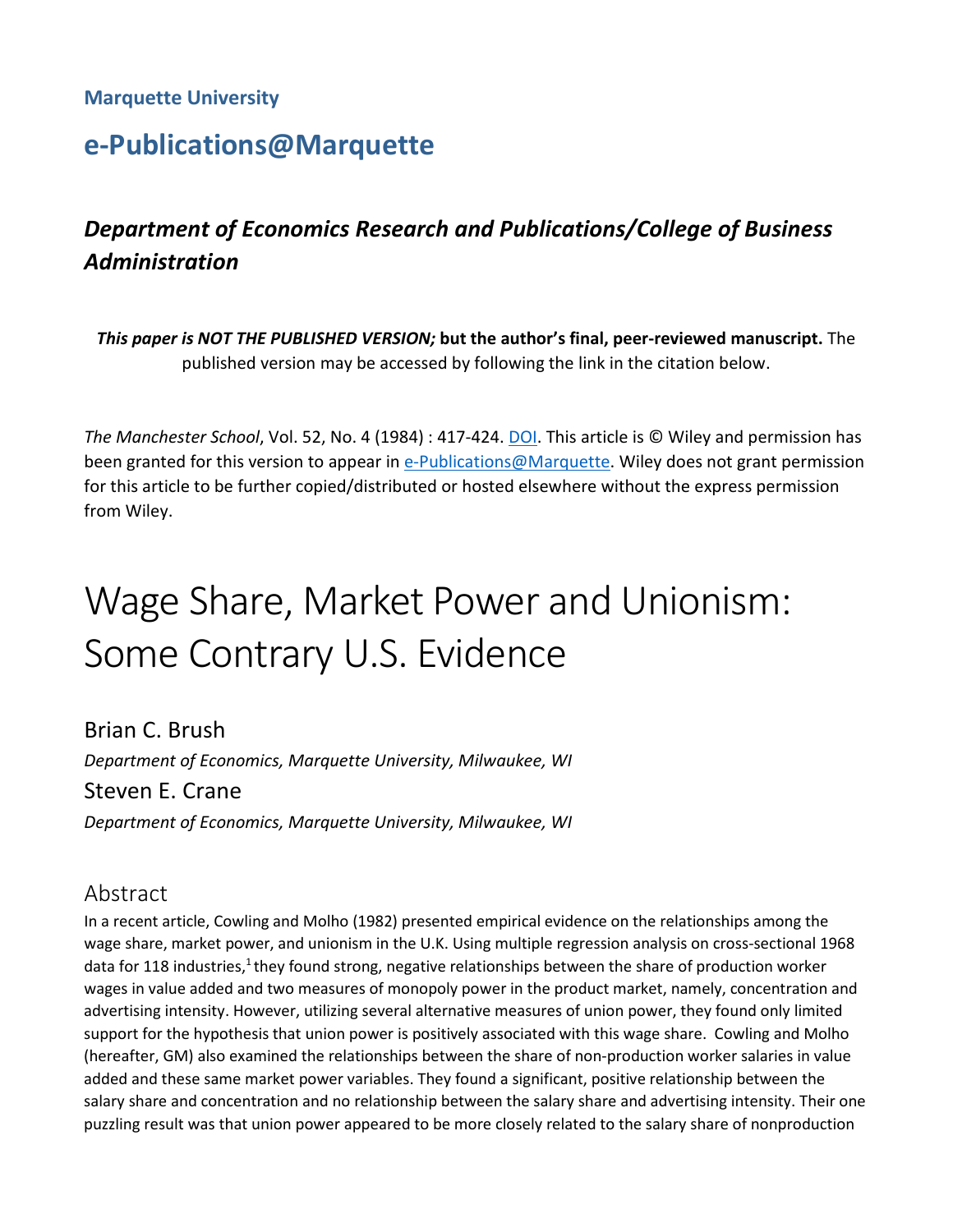workers than it was to the wage share of production workers. The C-M results with respect to the concentration-wage share relationship are inconsistent with the only previously published study on the topic (Maroney and Allen, 1969) but consistent with the unpublished work of Barbee (1974). Since little empirical work has been done on this question, and since no other study has estimated the effect of either advertising or union power on the wage and salary shares, it is clear that more research on these questions is in order.

#### Introduction

The purpose of this paper is to present empirical findings on tests of the C-M model using **US.** data. We pay special attention to the role of advertising and our results differ in important respects from the C-M results, indicating that the basic issues are far from settled.

## The U.S. Sample Data

We test the C-M model<sup>2</sup> using 1967 US. data for 208 four-digit manufacturing industries, as defined in the Standard Industrial Classification System. The sample consists of all U.S. manufacturing industries for which the requisite data are available except (1) those industries with "miscellaneous" or "not elsewhere classified" in their titles, and (2) the several industries primarily military-related, for which government is the major purchaser.3 For reasons to be discussed shortly, the sample has been divided into two subsamples, based on whether the industry is primarily involved in producing consumer goods or producer goods. For each subsample, measures of the wage and salary shares are regressed on measures of market concentration, advertising intensity, unionization, and capital intensity.4 Our measure of market concentration *(C)* is the four-firm concentration ratio reported by the U.S. Bureau of the Census, as adjusted by Weiss and Pascoe (1981) to account for overly broad or narrow product definitions, regional and local markets, and imports.<sup>5</sup>

## *Wage Share, Market Power and Unionism: Some Contrary U.S. Evidence*

Advertising intensity *( A )* is measured as the 1967 ratio of advertising expenditures to sales revenues. The advertising-sales ratios, which originated in the U.S. input-output tables, can be found in Ornstein (1977). Our measure of union pressure *(U)* is the percentage of production workers who are covered by collective bargaining, from Freeman and Medoff (1979).<sup>6</sup> Thus, our advertising variable is equivalent to that employed by C-M, while our concentration and union pressure variables are very similar to measures used by C-M. <sup>7</sup> In examining the effects of market power on wage and salary shares, it is important to control for capital intensity, a factor which is notoriously difficult to measure. The C-M measure, the ratio of a single year's investment spending to value added, did not work well. But since their measure seems particularly weak, these results may not be reliable. As an alternative, we have chosen a theoretically preferable measure, the 1967 gross book value of assets divided by the 1967 production worker man-hours *(K).* <sup>8</sup> Data for the capital intensity measure are from U.S. Bureau of the Census (1971b). For each industry in the sample, the wage share *(W)* is calculated as the total compensation of production workers in 1967 divided by 1967 "advertising-adjusted'' value added. This measure includes fringe benefits as well as wages. <sup>9</sup>The basic data are from the U.S. Bureau of the Census (1971b). In the wage share calculations, value added has been adjusted by subtracting each industry's absolute advertising expenditures from its value added.<sup>10</sup> The purpose is to reduce the possibility of finding a spurious relationship between advertising intensity and the wage share. Unlike an ideal measure of value added which would be closely related to the income generated in production, the U.S. Census Bureau's concept of "value added" includes all purchased services, including expenditures for the services of advertising agencies and media time and space.<sup>11</sup> Under these circumstances, an increase in advertising expenditures would reduce the wage share while raising the advertising-to-sales ratio. Correcting the value added figures for advertising eliminates this induced effect. Our measure of salary share *(8)* is the total salaries and fringe benefits paid to non-production workers in 1967 divided by "advertising-adjusted" value added.<sup>12</sup> Again, the basic data are from the U.S. Bureau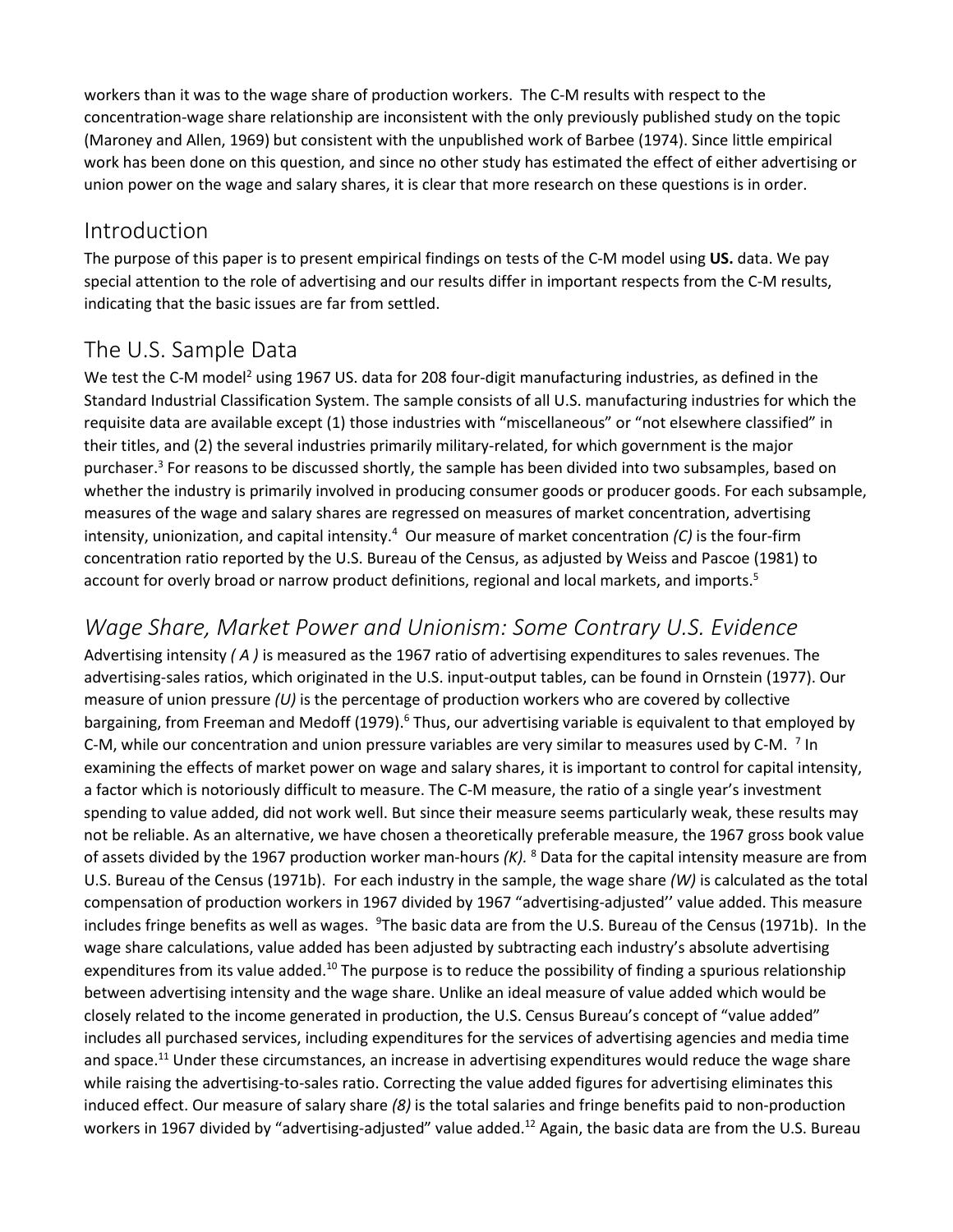of the Census (197 1 b). As noted earlier, we have divided our sample into consumer and producer goods subsamples.<sup>13</sup> The distinction between consumer and producer goods has generally been considered important in assessing the competitive effects of advertising (Comanor and Wilson, 1979, p. 461) and, indeed, most researchers have studied advertising's effects only for consumer goods industries. While the extent of overall sales promotion costs may be an indicator of monopoly, it is generally recognized that producer goods industries typically rely on means other than mass advertising to differentiate their products and typically have much lower advertising intensities than do consumer goods industries.<sup>14</sup> Thus, while a measure of advertising intensity may well be a useful proxy for sales promotion intensity in consumer goods industries, it is unlikely to be for producer goods industries. To the extent that advertising intensity is related to the wage share at all, we should expect to find the relationship in consumer, but not producer, goods industries.<sup>15</sup>

#### Some New Wage Results

Equations (1) and (2) in Table 1 show our wage share results for the consumer goods and producer goods subsamples, using the linear-in-logs specification favoured by C-M. In both equations, the coefficients on market concentration, one of the two market power proxies, have the expected negative signs but are statistically insignificant. The coefficients of the other

Table I

|  |  |  | Regression Equations Explaining Wage Share and Salary Share in US. Manufacturing, 1967 |  |
|--|--|--|----------------------------------------------------------------------------------------|--|
|  |  |  |                                                                                        |  |

| Equation           | (1)                                      | (2)                                | (3)                               | (4)                                       |
|--------------------|------------------------------------------|------------------------------------|-----------------------------------|-------------------------------------------|
| Dependent Variable | In $W$                                   | In $W$                             | In $S$                            | In $S$                                    |
| Sample             | <b>Consumer Industries</b><br>$(n = 64)$ | Producer Industries<br>$(n = 144)$ | Consumer Industries<br>$(n = 64)$ | <b>Producer Industries</b><br>$(n = 144)$ |
| Constant           | $-0.07048(-0.24)$                        | $-0.54919*(-2.40)$                 | $-1.23740**(-3.24)$               | $-1.62050**(-6.36)$                       |
| In $C$             | $-0.10430(-1.34)$                        | $-0.00914(-0.21)$                  | 0.01914(0.19)                     | $0.03312(0-70)$                           |
| In A               | $-0.01887(-0.49)$                        | $-0.06142**$ (-2.92)               | $-0.06229(-1.22)$                 | $0.04671* (1.97)$                         |
| In $U$             | 0.02606(0.54)                            | 0.05426(1.32)                      | $-0.01683(-0.26)$                 | 0.04881(1.05)                             |
| In $K$             | $-0.42497**(-6.93)$                      | $-0.21115**(-6.55)$                | $-0.19731*(-2.29)$                | $-0.28538$ *"(-7.99)                      |
| $R^2$              | 0.57                                     | 0.28                               | 0.11                              | 0.34                                      |
| F                  | 21.8                                     | 14.6                               | 2.9                               | 19.3                                      |

(The values in parentheses are t-statistics. A one-tailed test is used.)

\*Statistically significant at .95 level of confidence.

\*\*Statistically significant at .99 level of confidence.

market power proxy, advertising intensity, also take the expected negative signs in both equations. However, the advertising coefficient is not significantly different from zero in the consumer goods subsample, while it is highly significant in the producer goods subsample. This, of course, is exactly the opposite of what should be expected. It suggests rather strongly that advertising intensity is not serving as a useful proxy for product differentiation-based market power. In any event, the results with the concentration variable along with these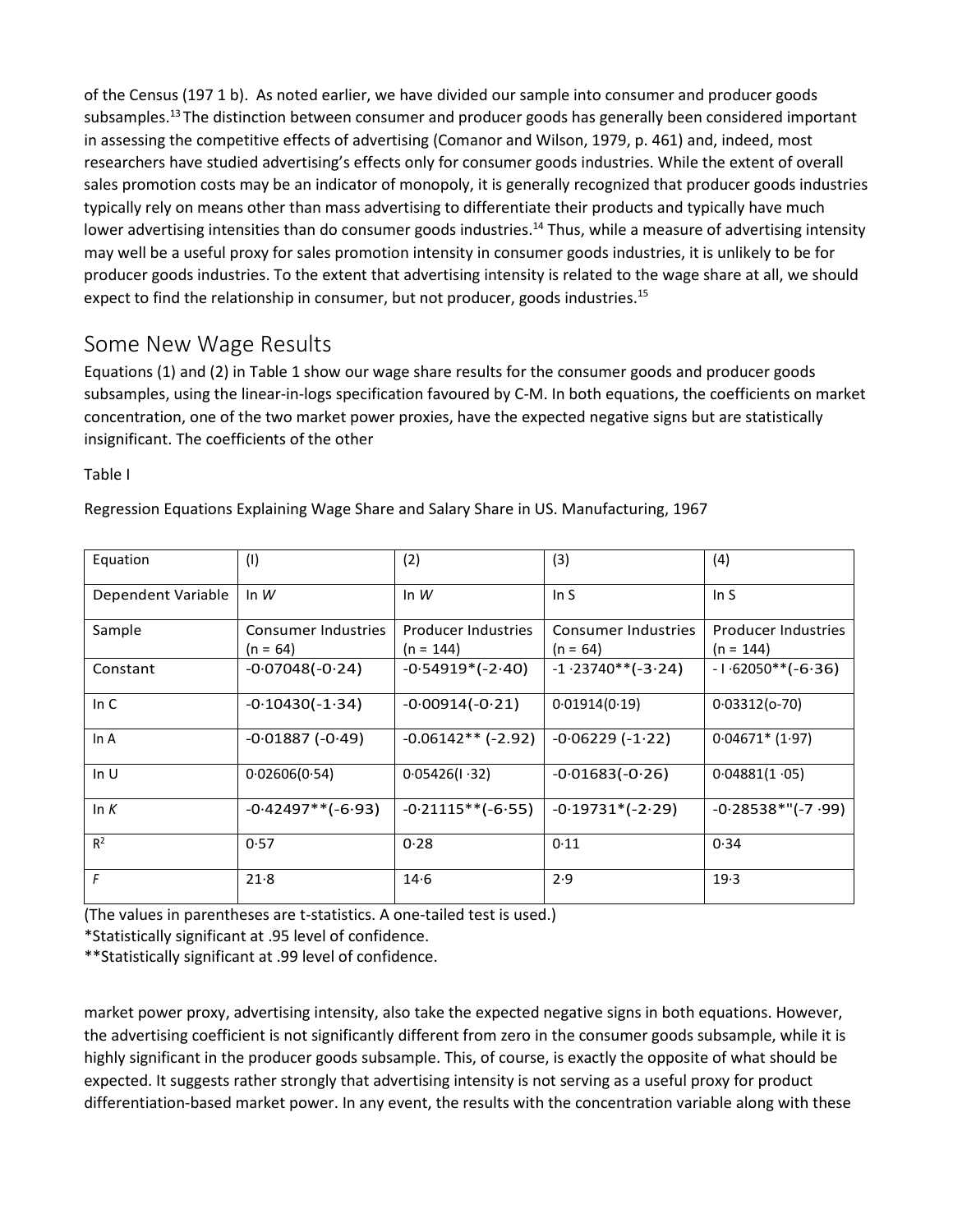perverse results with the advertising variable do not support the view that market power is inversely related to the wageshare.<sup>16</sup>

The union coverage variable also performs poorly in the wage share equations. The coefficients take the anticipated positive signs but are statistically insignificant. The one variable which clearly plays the predominant role in explaining inter-industry variations in the wage share is capital intensity. It has a highly significant, negative effect in both equations (1) and (2). In fact, a simple regression of wage share on the capital intensity variable performs almost as well in explaining the wage share variation as do equations (1) and (2). It should be noted that the concentration variable *is* inversely correlated with the wage share-the simple correlations are - 0.50 in the consumer subsample and -0.20 in the producer subsample. However, it is also correlated with the capital intensity measure (\$0.51 and \$0.33 for consumer and producer goods subsamples, respectively) and its inclusion in equations (1) and (2) adds very little to the explanatory power provided by the capital labour ratio.<sup>17</sup> Overall, our results with the wage share contrast sharply with those of the Gill study.18 Product market power and union power do not appear to have an important influence on the wage share. Rather, it is capital intensity which appears to be the major determinant.

## Results for salary share

Equations (3) and (4) show our results with salary share for the consumer arid producer goods subsamples. C-M expected that the salary share would be invariant to market power if salary shares were competitively determined, or *positively* related to market power in a world of "managerial capitalism". While their results provided modest support for the "managerial capitalism" hypothesis, our results do not. In both equations (3) and (4), the coefficients on the concentration variable have positive signs but are very weak and insignificant. The advertising variable again performs somewhat perversely. While its coefficient is negative but not significantly different from zero for consumer goods, it is positive and statistically significant for producer goods. As before, it does not appear that advertising is serving as a useful proxy for market power. The union coverage variable is again statistically weak and insignificant, which in the case of salary share is to be expected, since the measure is based on union coverage of production workers only. As with the wage share, the one independent variable which appears to be most important in explaining inter-industry variations in salary share is capital intensity. Its effect appears to be somewhat stronger for producer goods, but it has a statistically significant, negative effect for both subsamples, a result consistent with C-M.

## Concluding Remarks

Our results with data for a large sample of U.S. manufacturing industries offer little evidence that product market power is systematically related to *either* the share of production worker wages in value added *or* the share of non-production worker salaries in value added. After allowing for variations in capital intensity, a measure of market concentration contributed little to the explanation of wage and salary shares, while in our more refined tests advertising intensity appeared to be related to wage and salary shares only in producer goods industries, a rather unsatisfactory result. Our findings here differ sharply from those of Cowling and Molho for the U.K., indicating We also found little support, consistent with GM, for the hypothesis that union power can positively affect the wage share. This is also an important question in need of further research. The one variable which consistently performed well in both our wage share and salary share equations was capital intensity. The strong, negative relationship we found between capital intensity and the wage share is consistent with theoretical expectations, while the negative relationship between capital intensity and the salary share is also a plausible outcome. Thus, capital intensity, rather than market power, emerges from our study as the major determinant of wage and salary shares.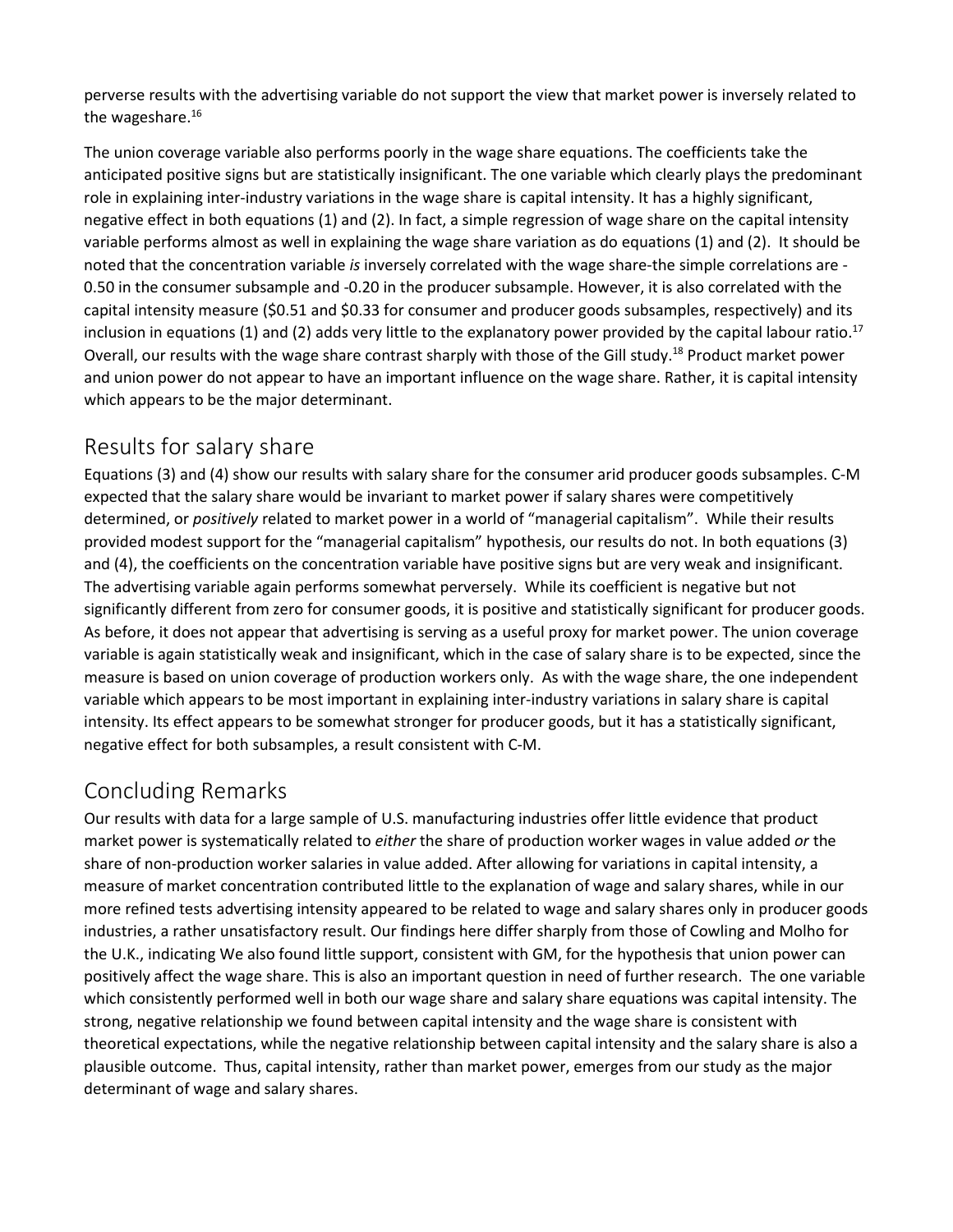#### Footnotes

\*Manuscript received 28.6.83; final version received 30.8.84.

+We gratefully acknowledge the constructive comments of two anonymous referees.

 $<sup>1</sup>$  Additional tests were run for 1973, but lack of data necessitated the elimination of some</sup>

417 of the variables from the regression equations.

- <sup>2</sup> For the theory underlying the model, see Cowling and Molho (1982, pp. 99-102). Also see Kalecki (1939); Weintraub (1958); and Maroney and Allen (1969).
- <sup>3</sup> The U.S. Bureau of the Census provides extensive data for 412 four-digit manufacturing industries for 1967. We include only 208 industries in our final sample for the following reasons. Fifty-seven industries were excluded because "miscellaneous" or "not elsewhere classified" appeared in their titles. Advertising data were unavailable for ninety industries. Adjusted concentration data were unavailable for ninety-nine industries. Assets data were unavailable for thirty industries. Finally, union coverage data were unavailable for four industries. Some industries were excluded for more than one reason, resulting in a final total of 208 industries. A complete list of all industries included in the sample is available from the authors.<br><sup>4</sup> C-M also included as an additional independent variable the share of imports in total domestic sales. However,
- they included this measure in their wage share regression only because their concentration measure did not take account of imports. Since our concentration measure (discussed below) has been adjusted for imports. such a measure would be superfluous. C-M offer a second reason for including import share in the salary share regressions, based on a "capacity utilization" effect. However, this would clearly be a short-run phenomenon, and there is no reason to anticipate finding such an effect in cross-sectional analysis.<br><sup>5</sup> The Weiss-Pascoe corrected concentration data pertain to 1972. To estimate corrected 1967 ratios, the Weiss-
- Pascoe figures were multiplied by the ratio of the 1967 Census concentration ratios to the 1972 Census concentration ratios. See U.S. Bureau of the Census (1971a and 1975).
- <sup>6</sup> These data relate to 1968-72 and are available only at the three-digit level of aggregation. Therefore, each four-digit industry in our sample takes the value for the three-digit industry group of which it is s part. 7 They also presented 1968 results using a Herfindah1 measure of concentration and an alternative measure of
- union pressure based on the extent of strike activity. The choice of concentration and union pressure measures appeared to make little difference. See Cowling and molho (1982, p. 109).
- <sup>8</sup> Weintraub (1958), for example, explicitly used the capital-labor ratio in his model. However, an anonymous referee has suggested that our measure of capital intensity may introduce simultaneous equation bias, since the quantity of labor appears implicitly in the numerator of the dependent variable and explicitly in the denominator of our capital intensity variable. However, there are three other terms embodied in these two variables. To the extent that these terms have significant variances of their own, simultaneity should not be a problem. The use of an instrumental variable of a form suggested by Durbin (1954) in place of the capital-labor ratio produced very similar results. These results are available from the authors.
- <sup>9</sup> This measure is estimated for each industry by multiplying the ratio of production worker wages to value added by the ratio of total labour costs to payroll for all employees. An alternative measure of the wage share, simply the ratio of production worker wages to value added, produced very similar results.
- $10$  For each industry, absolute advertising expenditures were estimated by multiplying the industry's advertisingsales ratio by its sales (value of shipments).
- <sup>11</sup> For a detailed discussion of the Census Bureau's value added concept, see U.S. Bureau of the Census (1975, Appendix).
- $12$  The salaries and fringes of non-production workers for each industry are estimated by subtracting from the industry's total labor costs the wages and fringes of production workers, as previously estimated. An alternative measure of salary share, the ratio of non-production worker payroll to value added, produced very similar results.